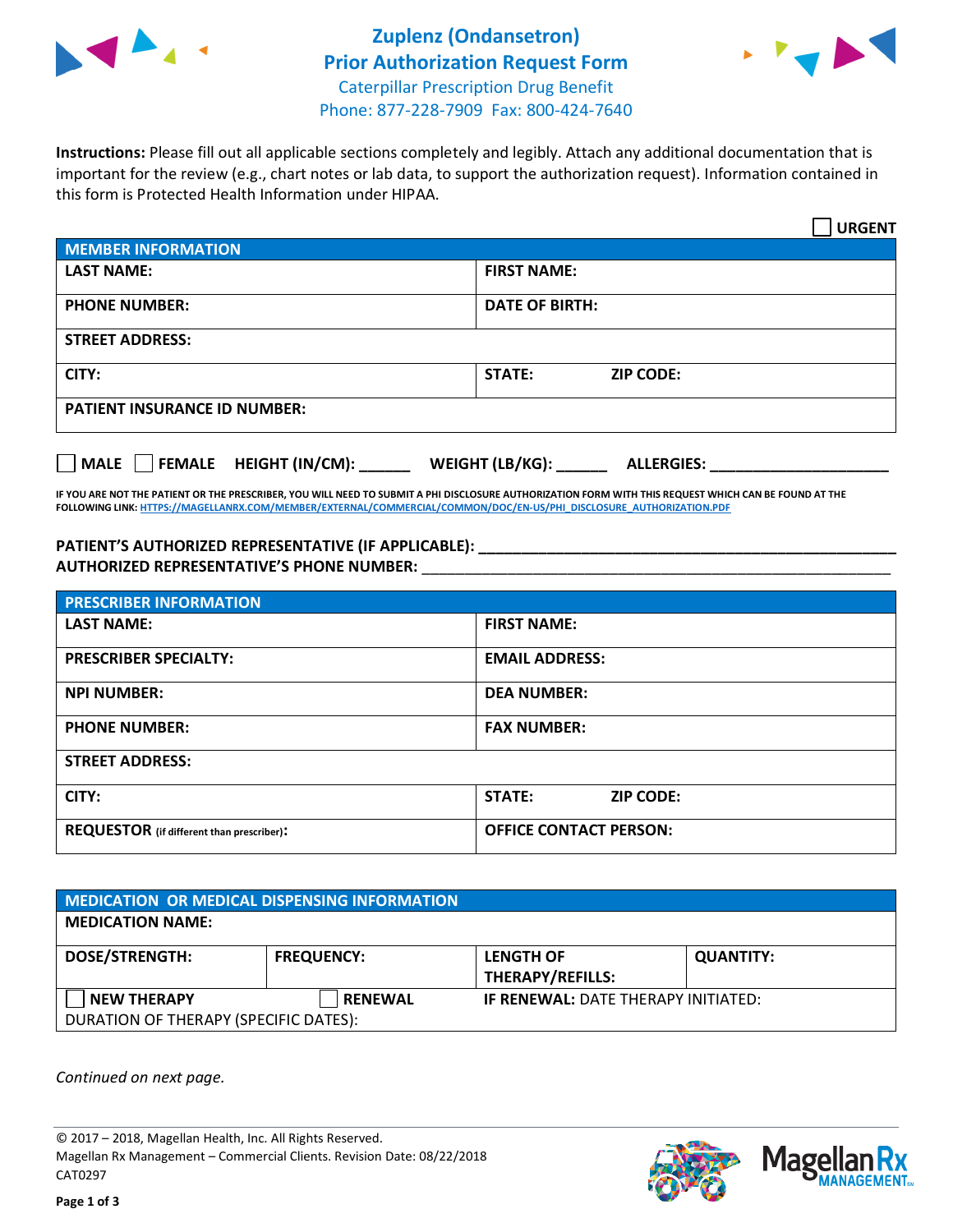



| MEMBER'S LAST NAME: NAME:                                                                                                                           | MEMBER'S FIRST NAME:                                                                                                                             |                                           |  |  |
|-----------------------------------------------------------------------------------------------------------------------------------------------------|--------------------------------------------------------------------------------------------------------------------------------------------------|-------------------------------------------|--|--|
|                                                                                                                                                     | 1. HAS THE PATIENT TRIED ANY OTHER MEDICATIONS FOR THIS CONDITION?                                                                               | YES (if yes, complete below)<br><b>NO</b> |  |  |
| <b>MEDICATION/THERAPY (SPECIFY</b>                                                                                                                  | <b>DURATION OF THERAPY (SPECIFY</b>                                                                                                              | <b>RESPONSE/REASON FOR</b>                |  |  |
| DRUG NAME AND DOSAGE):                                                                                                                              | DATES):                                                                                                                                          | <b>FAILURE/ALLERGY:</b>                   |  |  |
|                                                                                                                                                     |                                                                                                                                                  |                                           |  |  |
|                                                                                                                                                     |                                                                                                                                                  |                                           |  |  |
|                                                                                                                                                     |                                                                                                                                                  |                                           |  |  |
| <b>2. LIST DIAGNOSES:</b>                                                                                                                           |                                                                                                                                                  | <b>ICD-10:</b>                            |  |  |
| □ Prevention of highly and moderately emetogenic cancer chemotherapy-induced                                                                        |                                                                                                                                                  |                                           |  |  |
| nausea and vomiting                                                                                                                                 |                                                                                                                                                  |                                           |  |  |
| □ Prevention of postoperative nausea and/or vomiting                                                                                                |                                                                                                                                                  |                                           |  |  |
| $\Box$ Prevention of radiotherapy induced nausea and vomiting                                                                                       |                                                                                                                                                  |                                           |  |  |
| □ Other diagnosis: _________________________ICD-10_____________________________                                                                     |                                                                                                                                                  |                                           |  |  |
|                                                                                                                                                     |                                                                                                                                                  |                                           |  |  |
|                                                                                                                                                     | 3. REQUIRED CLINICAL INFORMATION: PLEASE PROVIDE ALL RELEVANT CLINICAL INFORMATION TO SUPPORT A                                                  |                                           |  |  |
| PRIOR AUTHORIZATION.                                                                                                                                |                                                                                                                                                  |                                           |  |  |
| <b>Clinical Information:</b>                                                                                                                        |                                                                                                                                                  |                                           |  |  |
|                                                                                                                                                     | Has the patient had a trial and failure of ondansetron orally dissolving tablets (ODT)? $\Box$ Yes $\Box$ No                                     |                                           |  |  |
|                                                                                                                                                     |                                                                                                                                                  |                                           |  |  |
|                                                                                                                                                     | Is there clinical rationale explaining why the patient cannot try ondansetron ODT? $\Box$ Yes $\Box$ No                                          |                                           |  |  |
| Please provide documentation                                                                                                                        |                                                                                                                                                  |                                           |  |  |
|                                                                                                                                                     |                                                                                                                                                  |                                           |  |  |
| Is the patient currently using Apokyn (apomorphine)? $\Box$ Yes $\Box$ No                                                                           |                                                                                                                                                  |                                           |  |  |
|                                                                                                                                                     |                                                                                                                                                  |                                           |  |  |
|                                                                                                                                                     |                                                                                                                                                  |                                           |  |  |
|                                                                                                                                                     | Are there any other comments, diagnoses, symptoms, medications tried or failed, and/or any other information the                                 |                                           |  |  |
| physician feels is important to this review?                                                                                                        |                                                                                                                                                  |                                           |  |  |
|                                                                                                                                                     |                                                                                                                                                  |                                           |  |  |
|                                                                                                                                                     |                                                                                                                                                  |                                           |  |  |
|                                                                                                                                                     |                                                                                                                                                  |                                           |  |  |
|                                                                                                                                                     |                                                                                                                                                  |                                           |  |  |
| Please note: Not all drugs/diagnosis are covered on all plans. This request may be denied unless all required                                       |                                                                                                                                                  |                                           |  |  |
| information is received.                                                                                                                            |                                                                                                                                                  |                                           |  |  |
|                                                                                                                                                     | ATTESTATION: I attest the information provided is true and accurate to the best of my knowledge. I understand that                               |                                           |  |  |
| the Health Plan, insurer, Medical Group or its designees may perform a routine audit and request the medical                                        |                                                                                                                                                  |                                           |  |  |
|                                                                                                                                                     | information necessary to verify the accuracy of the information reported on this form.                                                           |                                           |  |  |
|                                                                                                                                                     |                                                                                                                                                  |                                           |  |  |
|                                                                                                                                                     |                                                                                                                                                  |                                           |  |  |
|                                                                                                                                                     | CONFIDENTIALITY NOTICE: The documents accompanying this transmission contain confidential health information that is legally privileged. If      |                                           |  |  |
| you are not the intended recipient, you are hereby notified that any disclosure, copying, distribution, or action taken in reliance on the contents |                                                                                                                                                  |                                           |  |  |
|                                                                                                                                                     | of these documents is strictly prohibited. If you have received this information in error, please notify the sender immediately (via return FAX) |                                           |  |  |
| and arrange for the return or destruction of these documents.                                                                                       |                                                                                                                                                  |                                           |  |  |
|                                                                                                                                                     |                                                                                                                                                  |                                           |  |  |

## **FAX THIS FORM TO: 800-424-7640**

**MAIL REQUESTS TO:** Magellan Rx Management Prior Authorization Program; c/o Magellan Health, Inc.

© 2017 – 2018, Magellan Health, Inc. All Rights Reserved. Magellan Rx Management – Commercial Clients. Revision Date: 08/22/2018 CAT0297